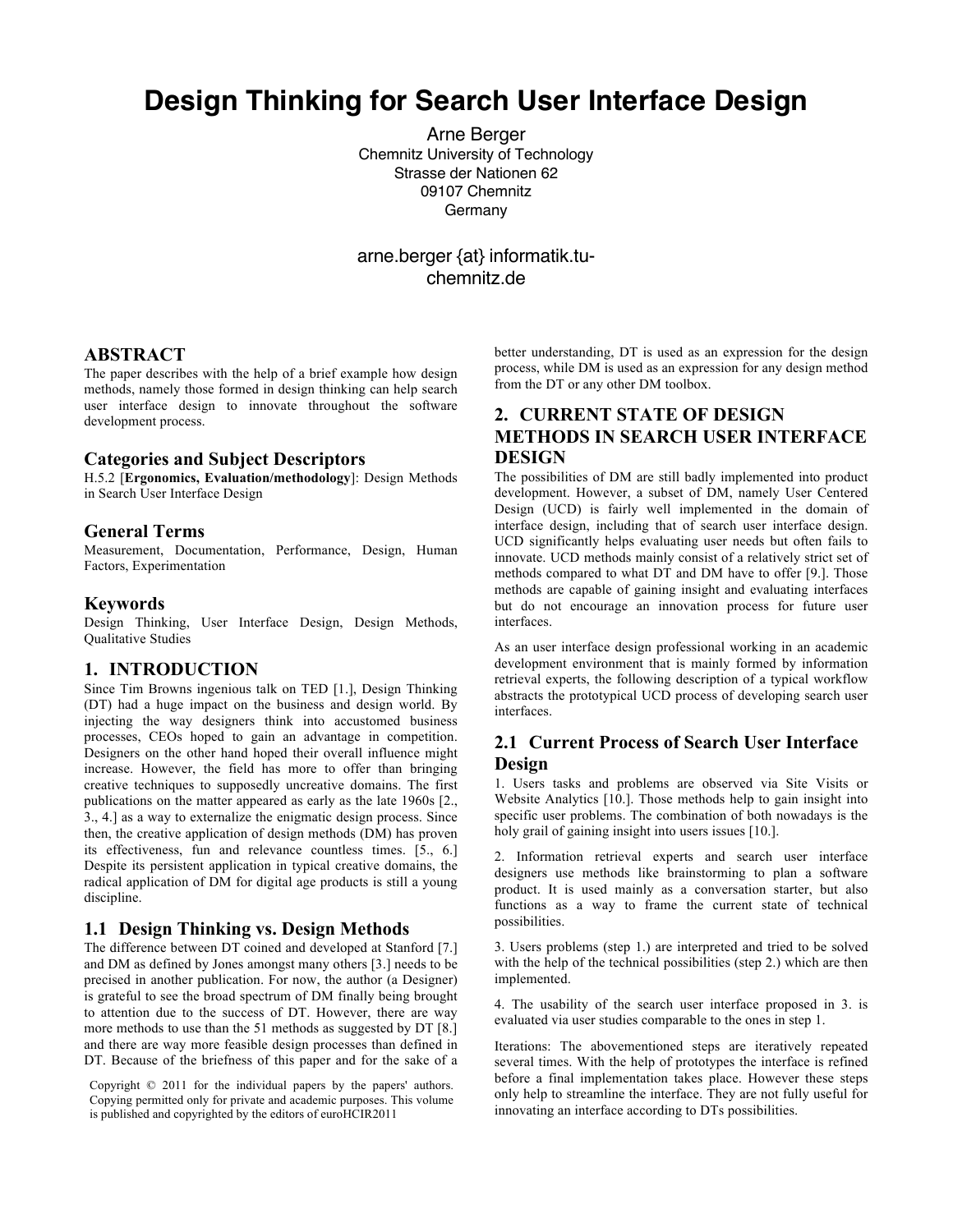## **2.2 Critics of the Current Process**

We believe that the process of nailing down the problem and suggesting a vital solution after framing technical possibilities and observing users is insufficient. Those well established methods have the main advantage of providing hard numerical measures. Which is even more so, when measures like precision and recall are used to learn how efficient a system is. Via those standardized measurements a comparison between different solutions is easy to draw. Relying on those hard measures only shows insights, which can be formulated in numbers and concluded from those.

On the other hand, soft properties of a search user interface like »what user really want«, »fun of use«, »suitability to unusual tasks« and in parts »user satisfaction« are next to impossible to measure via hard numbers. Although efforts exist [11.] measurability of qualitative soft properties is hard to be standardized. Outcomes therefore are less clear cut and often fail to be comparable via statistics. As the academic viewpoint in the field tends to analytic comparison, soft properties are seldom explored, described and measured. Therefore subsequent findings often fail to be implemented.

Based on the before mentioned, we propose the radical application of DT in search user interface design via »participatory prototypes«. This concept integrates users and developers alike. We demonstrate its process briefly in the next chapter and explain its application in three following examples.

## **3. PROPOSED DESIGN THINKING PROCESS FOR SEARCH USER INTERFACES**

In the business world (see introduction) DT is foremost a process used for innovating new products.

The DT process is defined as following [8.]

**Understand:** Understand problem and context.

**Observe:** Externalize future users problems via e.g. extreme user interviews or empathy maps.

**Define:** Interpreting and weighting the gained knowledge from the previous steps via e.g. ad-hoc personas.

Ideate: Using common or uncommon creative techniques, e.g. body storming for generating many ideas.

**Prototype:** Visualize and communicate ideas with the help of fast and cheap prototypes with paper, Lego bricks or the product box method.

Test: Future users test those prototypes, via e.g. story telling techniques.

We believe that DT can and should be incorporated in any possible stage of a development cycle. Interface design prototypes are extraordinary easy to manufacture and cost next to nothing.

We suggest to apply the DT process more closely to the development of search user interfaces to benefit from its many advantages, esp. to force the pace of innovation.

## **3.1 Prototype Categories**

As the label »prototype« may be misleading, we tend to think of anything capable of producing feedback as a prototype. To make further understanding easier we classify prototypes as following in the order of their advancement:

#### *3.1.1 Very Low-Fi Prototype (Conceptual Model)*  **Generated by:** user

**Function:** none, may not be technically feasible

**Workflow:** only conceptual

**Visual Design:** none

**Medium:** analog

**Modality:** any

Usually user generated, often not understandable without the creators explanations. It only describes a preliminary workflow of operations and functions and is not necessarily technically feasible.

*3.1.2 Low-Fi Prototype (e.g. Paper Prototype)*  **Generated by:** user, designer

**Function:** none, may not be technically feasible

**Workflow:** preliminary, mimicking operations

**Visual Design:** none

**Medium:** analog

**Modality:** any

Usually presented via the Wizard-Of-Oz technique it incorporates as many operations as possible and always fakes function.

*3.1.3 Mock-Up*  **Generated by:** designer

**Function:** none, may not be technically feasible

**Workflow:** mimicking operations closely

**Visual Design:** none

**Medium:** digital

**Modality:** any

Is often (and should be) visually unapealing, mimicking operations closely, but fakes function.

#### *3.1.4 Dummy (often refered to as Click Dummy)* **Generated by:** designer

**Function:** none, may not be technically feasible

**Workflow:** mimicking operations

**Visual Design:** existing, often visually polished

**Medium:** digital

**Modality:** any

Incorporates a polished visual design, mimicking operations, but fakes function. May or may not incorporate the proposed interaction paradigm. The most common implementation of the later is a browser based click dummy that fakes the functions off a mobile touchscreen device.

*3.1.5 High-Fi Prototype*

**Generated by:** designer, developer

**Function:** incorporates some or most of the proposed functions

**Workflow:** mimicking operations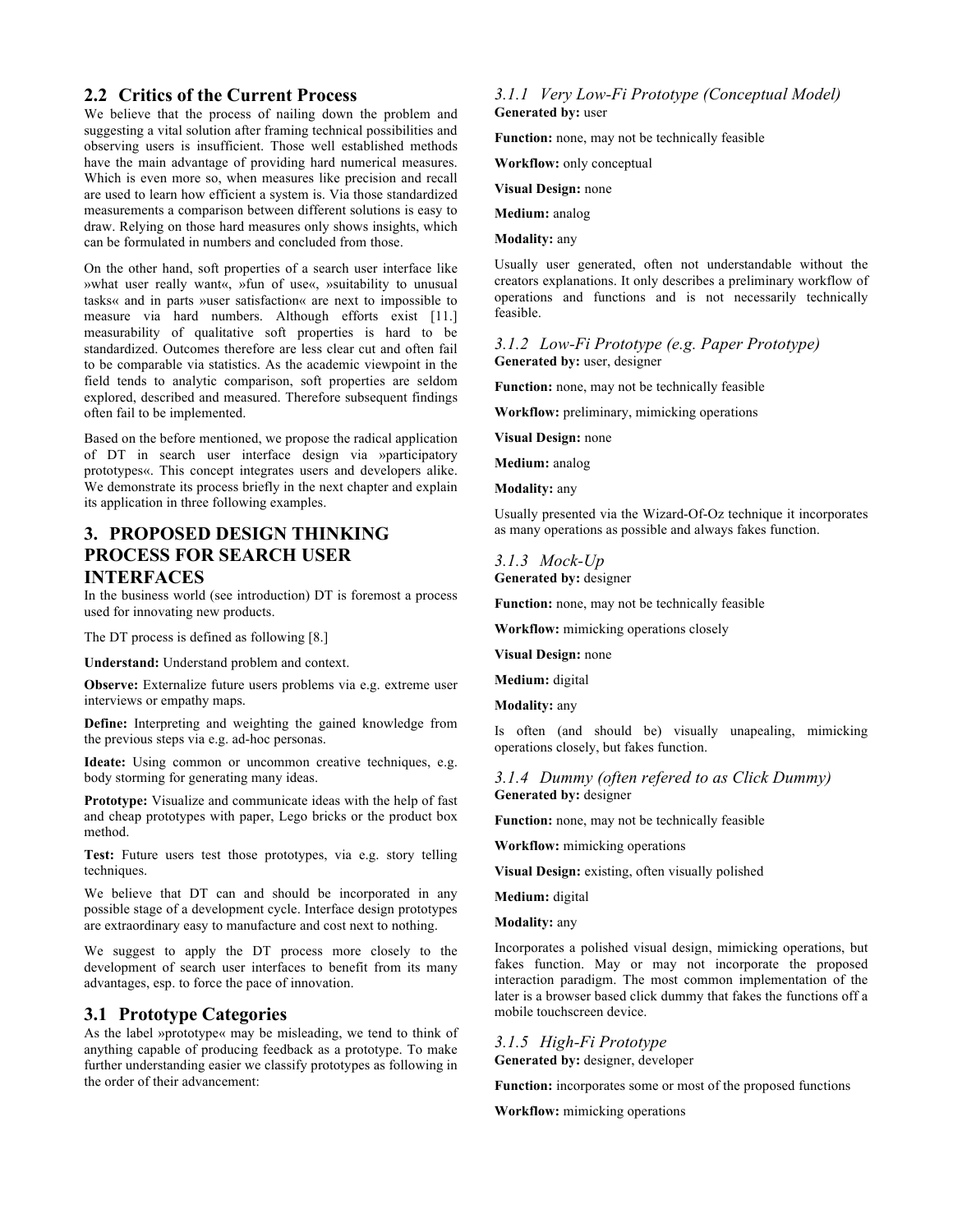**Visual Design:** existing, often visually polished

**Medium:** digital

#### **Modality:** same as end product

Is similiar to a Dummy but also incorporates some of the proposed functions. It also incorporates the proposed interaction paradigm.

#### *3.1.6 Alpha Grade Version* **Generated by:** developer

**Function:** incorporates some or most of the proposed functions

**Workflow:** mostly operational

**Visual Design:** may or not be existing

#### **Medium:** digital

**Modality:** any

A prototype proposed by developers that demonstrates most basic functions, usually does not feature a polished design.

## *3.1.7 Beta Version*

**Generated by:** developer

**Function:** incorporates some or most of the proposed functions

**Workflow:** fully operational

**Visual Design:** existing

**Medium:** digital

**Modality:** same as end product

A visually polished prototype most often proposed by developers is a functioning program that may have bugs or quirks and is mainly used in order to get rid of those.

#### **3.2 Observations for Prototypes**

As this brief listing suggests most of the prototyping work in search user interface design is done by a designer. Thus helping to maintain a conversation between what users want and what developers can implement.

There are usually no direct prototypes from the users. Users comments or observations are interpreted multiple times. First they are made operable via prototypes, crafted by designers, which subsequently are interpreted by the developers.

Prototypes from the perspective of a developer are used only for evaluation during the end of the implementation cycle. As a lot of code and effort went into these, heavy changes are omitted and hopefully eliminated with earlier prototypes.

While the main goal of DT is to encourage interdisciplinary user groups to create innovative prototypes, it does not focus on direct prototypes from users or developers.

#### **3.3 Implications for Process**

We want to continously implement user prototypes into the development and we also encourage a process where developers explain technical feasibility via prototypes even in very draft and early stages.

This realization came through practical usage of various DM in a couple of projects. The following chapter briefly describes how

we introduced participatory prototypes to search user interface design for the creation of playlists for mobile video consumption.

Two other successful projects include Design Thinking for a customized faceted navigation and Design Thinking for a multitouch interface for searching in large multimedial repositories.

# **4. DESIGN THINKING THE CREATION OF PLAYLISTS FOR MOBILE VIDEO CONSUMPTION**

We wanted to address a problem, know to many smartphone users on the move. We understand that, weather commuting or going out with friends users usually avoid constructing complex search queries to find suitable content to watch.

To define the problem, we asked users what they miss and want from a mobile TV application. Two main points emerged:

With services like youtube consumers are left having to refine a search query several times or to use non-customized item lists such as »most viewed«. On the other hand, in traditional TV a moderator weaves a golden thread and guides viewers via this potentially emotional connection through a series of video clips. After an ideate session the most promising prototype was a mixed breed of playlists, woven together by emotional metadata. To gain insight into users mindsets regarding the construction of those personalized playlists we applied various DM.

To find out which emotional content attributes users are looking for, we asked participants to map out a virtual space of content properties and show how they thought to navigate within it. This method usually helps to discover pathways and interests in which people make sense of a particular content space. The results eventually help to make sense of how to construct queries for filter specification.

Users were asked to individually draw a map or diagram of what comes to their mind when being on the move and having a mobile video handset available, whether sitting on public transportation alone or being in a pub with friends. The six users had 15 minutes time to draw a map or scheme and were asked to freely associate parameters to form a personalized playlist. Given the mindset of being on the move, users formed questions from a simple vocabulary and subsequently wanted to change only certain parameters after watching a few video items. A discussion with all participants followed.

The results lead to the assumption that users are interested in direct mood filters. Most of the user generated maps feature mood clusters or the simple question »how« in a list of questions.

Based on those findings the developers of the future interface with the help of a designer proposed a low fidelity prototype containing a filter named »How« together with more filters based on the four cardinal questions Who, Where, When, What. This was done because all those metadata fields could be filled with metadata readily available in the existing database. To prove the concept it was introduced to twelve users. Users' feedback on this approach was insightful in two ways. On one hand, users at large expressed their general approval on the advantages that might arise by constructing exhaustive content filters with just a few steps of interaction. On the other hand, the pre-structured characteristic was heavily criticized. However, the rigidly defined prototype inspired participants to incredibly rich feedback. This proposal in combination with open ended questions has proved to be a fast